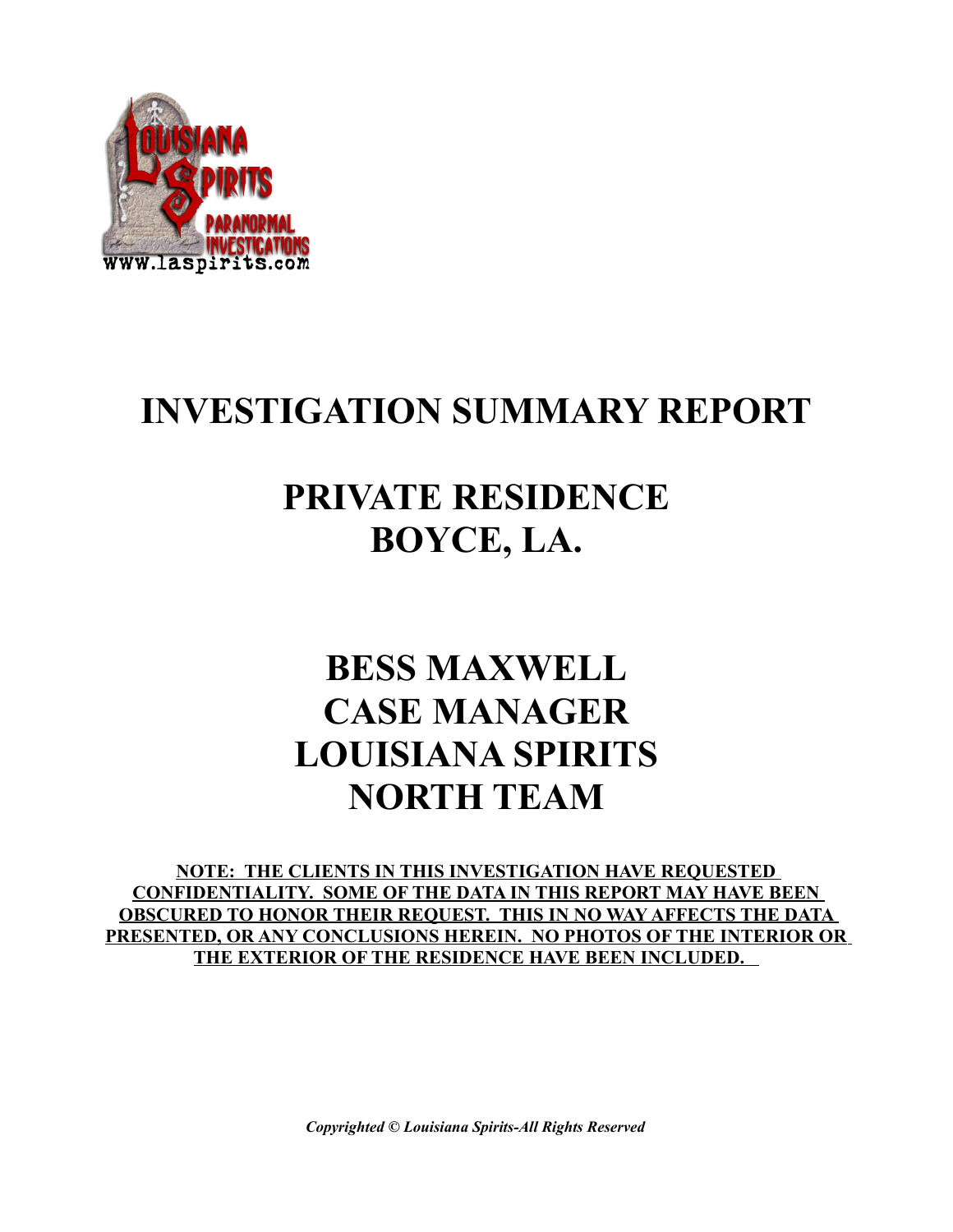# **HISTORY**

The clients moved into this home about 2 years ago. The land in the general area had belonged to another family for about 100 years in the past, handed down from generation to generation. There is also reports of Civil War skirmishes in the general area.

### **EXPERIENCES**

The clients have had experiences since moving in. They have unusual dreams, never experienced in the past. Unexplained noises are heard. Shadows are often seen, where there is no logical explanation for these to form. Strange figures have been seen in the hallway. There is often the sense or feeling of an unknown presence. The clients have had the sensation of being touched as if by unseen hands. Electrical devices are turned off and on, as if by unseen hands. Doors often seem to open and close by themselves.

### **INVESTIGATION**

#### DATE OF INVESTIGATION: July 23<sup>th</sup>, 2016

#### PARTICIPANTS: BESS MAXWELL, CONNIE WILLIAMSON, KIRK CORMIER, AND SUSAN COLEMAN

EQUIPMENT: Digital Cameras, Infrared cameras and DVR system, Digital audio recorders, Ion Counters, P-SB7 Spirit Box, Infra-sound detection equipment, Digital thermometers, Various EMF meters including Tri-Fields and Rempod, Motion detectors including geophone and laser grid systems, Ovilus interactive voice communications device, and PEAR REG-1 units for the detection of anomalous human consciousness with software on Hewlett-Packard computers.

INVESTIGATION: At the time and places tested, no anomalous photos were taken. Nothing unusual was detected by laser grid or geophone. Some EMF spikes were noted in various locations. No high EMF fields from AC current were found in any location likely to result in prolonged exposure, although there are some areas of high EMF fields from wiring. No anomalous hot spots or cold spots were noted. No anomalous motions were noted. No standard EVP clips were recorded. Six EVP clips formed by the P-SB7 were noted.

#### PERSONAL EXPERIENCES

BESS MAXWELL – Unexplained battery drains were noted in various area of the home. Unexplained EMF spikes were noted in the back bedroom. Connie Williamson felt a distinct nudge while in the den, as if from unseen hands.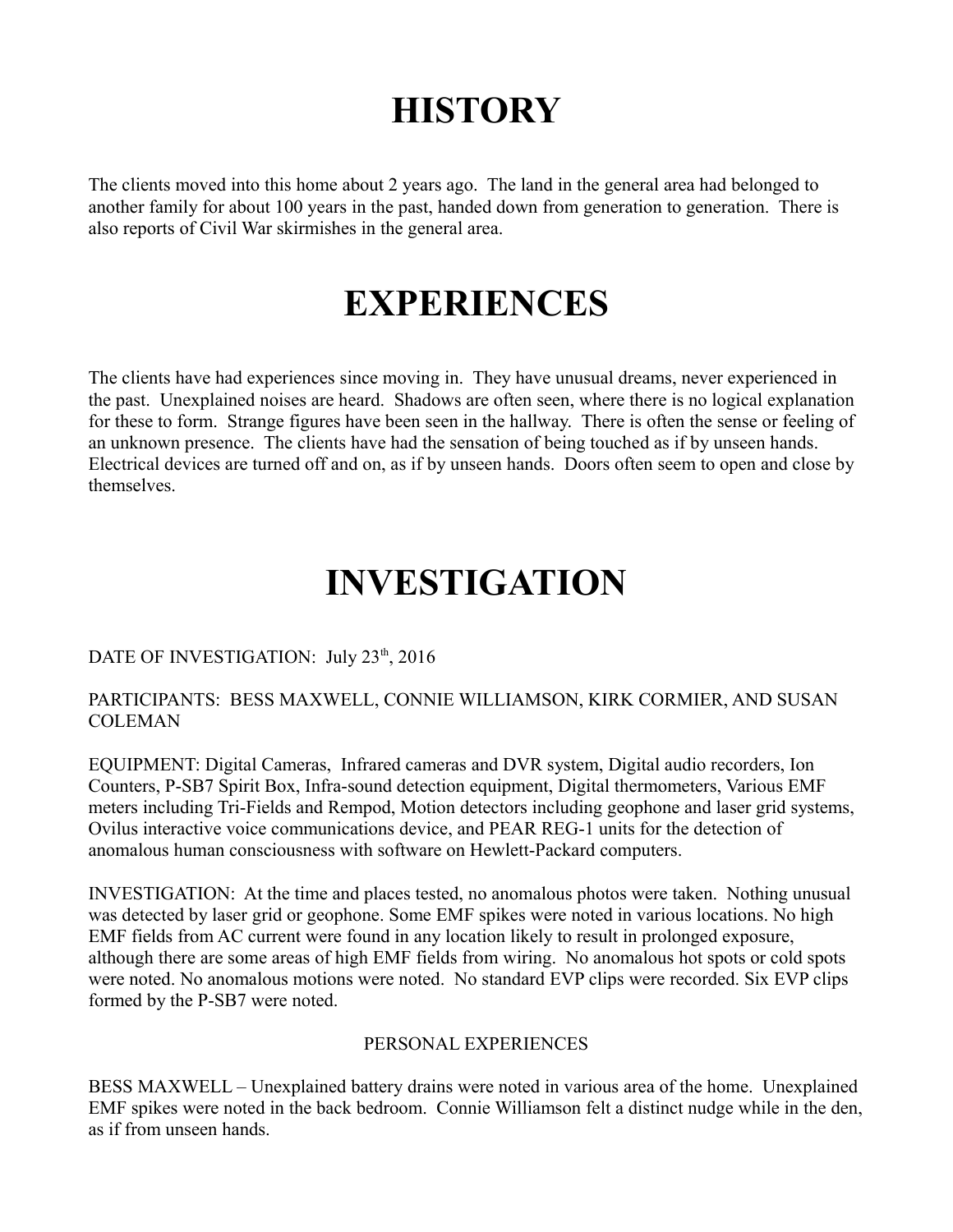### **PART ONE - AUDIO THE MODEL P-SB7 SPIRIT BOX**

**This device utilizes a milli-second adjustable forward or reverse sweep technique coupled with a white noise distribution between frequency steps. This is designed to add ambient sound energy for the production of real time EVP, allowing for instant feedback in communications attempts. See item 16 in "General Parameters of the EVP Phenomenon".** 

#### **SIX AUDIO CLIPS WERE OBTAINED ON THE P-SB7. ALL WERE FROM THE HALLWAY AREA.**

**CLIP ONE: MALE VOICE: "GET OUT."**

**CLIP TWO: BESS MAXWELL: "ARE YOU ROBERT?" MALE VOICE: "YEP."**

**CLIP THREE: BESS MAXWELL: "HOW DID YOU LOSE YOUR LAND?" MALE VOICE: "ROBERT."**

**CLIP FOUR: RECEIVED AS A COMMENT. MALE VOICE ONE: NOT CLEAR MALE VOICE TWO: ALSO NOT CLEAR MALE VOICE ONE: "OK!"**

**CLIO FIVE: MALE VOICE: "GET OUT OF THE ROOM."**

**CLIP SIX: BESS MAXWELL: "HOW MANY SPIRITS ARE HERE IN THE HOUSE RIGHT NOW?" MALE VOICE: "TEN."**

#### **STANDARD EVP AUDIO, WITH NO INTENTIONALLY ADDED ENERGY SOURCE**

**NONE NOTED.**